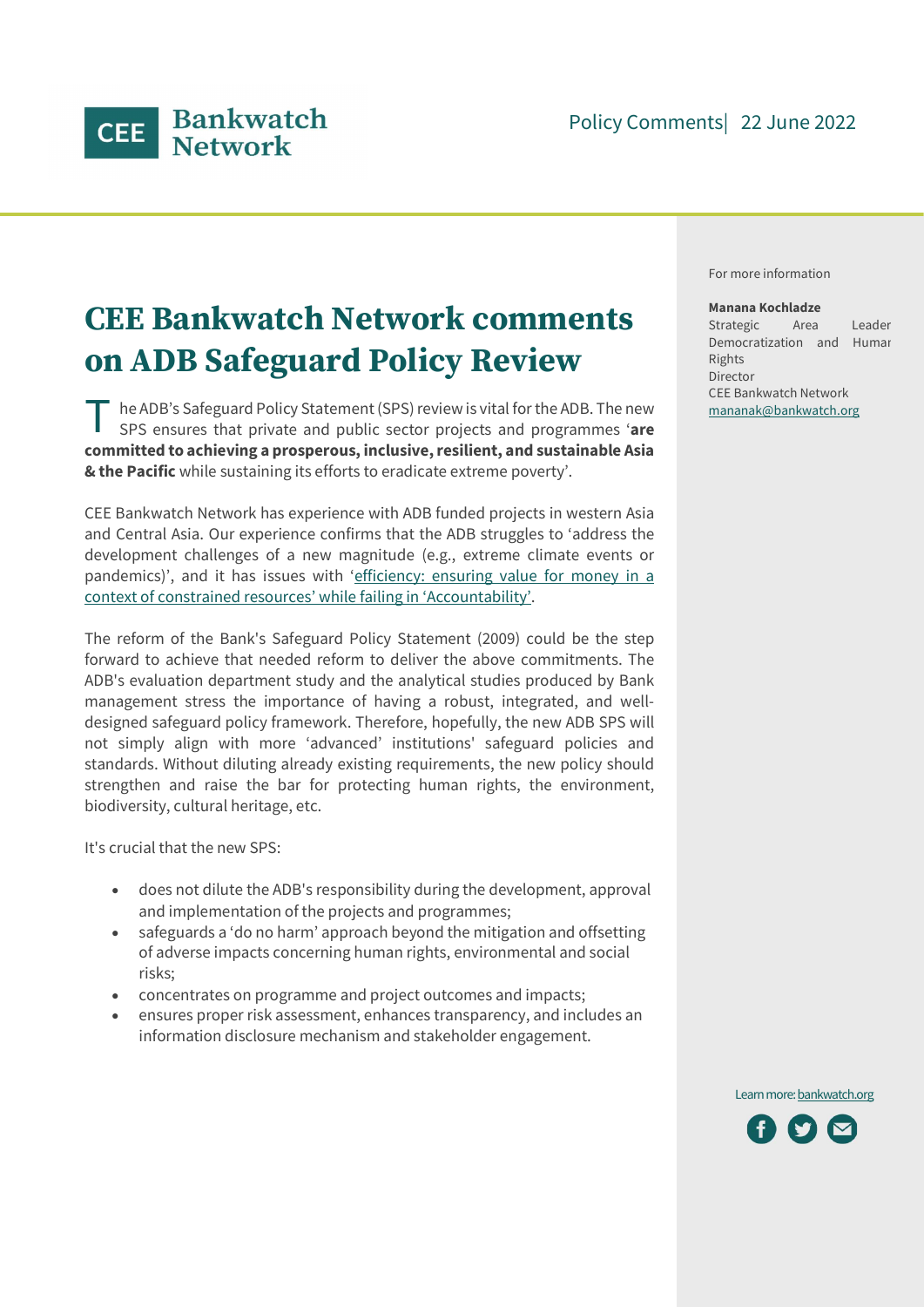

## Streamlining the Human Rights Protection

The new SPS should align with International Environmental Law and UN Principles on Business and Human Rights. The ADB policy architecture study assesses the deficiency of current ADB policy regarding the respect and protection of Human Rights. It is shortly described in Annex II: "at the project level, ADB's SPS addresses human rights only in the context of indigenous peoples, like WB and AIIB. ADB's Social Protection Strategy requires adherence to core labour standards. In relevant projects, this requirement is covenanted in the loan agreements. However, IFC, EBRD, and IDB's safeguards frameworks have more explicit commitments to align with human rights frameworks. Furthermore, EBRD and IDB require borrowers to avoid infringement of human rights and to address risks to human rights in projects. The gap is clear because human rights are mentioned only twice in the current SPS, and no binding requirements are associated. "

However, we have not seen that Bank put any additional effort to address the safeguard policy statement above deficiency or set the regional consultations to reiterate HR inclusion in future policy.

The policy architecture study also notes that in comparison with the frameworks of other MFIs, the SPS has a range of differences or gaps including "(i) affirmation of alignment with human rights frameworks; (ii) coverage of social risks and impacts, including nondiscrimination and equal opportunity for persons with disabilities; (iii) identifying, reporting and responding to gender-based violence (GBV) and sexual exploitation, abuse and harassment (SEAH) risks at the project level; (iv) commitment to managing the risk of retaliation against stakeholders; (v) integration of climate change and disaster risks at the project level, and lower thresholds for GHG estimation; (vi) addressing labour and working conditions; (vii) identifying and managing risks to intangible cultural heritage; (viii) identifying and managing risks associated with the use of security personnel."

The other MDBs human rights strategies are also problematic. Bank cited MDBs, including World Bank and EBRD, that need to update their safeguard policies to accommodate human rights and encourage (such as material incentives, persuasion, and long-term acculturation) borrowers to adhere to safeguard policies and human rights in planning and implementing development projects. The introduction of social safeguards (involuntary resettlement, protection of Indigenous people, adherence to core labour standards) is usually highly prized. But the HR impacts assessment should not be restricted to social impacts. The issues such as freedom of speech, stakeholders' engagement, public participation practices, risks of retaliation, etc., should also be assessed.

The central issue is the binding human rights standards and whether the MDBs ensure the best practices under international HR law. The existing safeguard policies of most of the "advance" MFIs is still not enough to switch focus from harm mitigation (physical or economic resettlement, loss of ancestral heritages, pollution prevention, etc.) towards no harm objectives. E.g. World Bank ESF supports the realisation of HR listed in the Universal Declaration of Human Rights and Member countries to achieve their HR commitments progressively. However, the reference to HR is non-binding. The EBRD more progressed in reaffirming their respect to Human rights, addressing issues such as gender equality labour, conducting Human rights due diligence as part of project review, assessing HR risks, etc.

To ensure the streamlining of the Human rights protection, the Bank should ensure that the new SPS includes three essential elements of the human Rights Framework: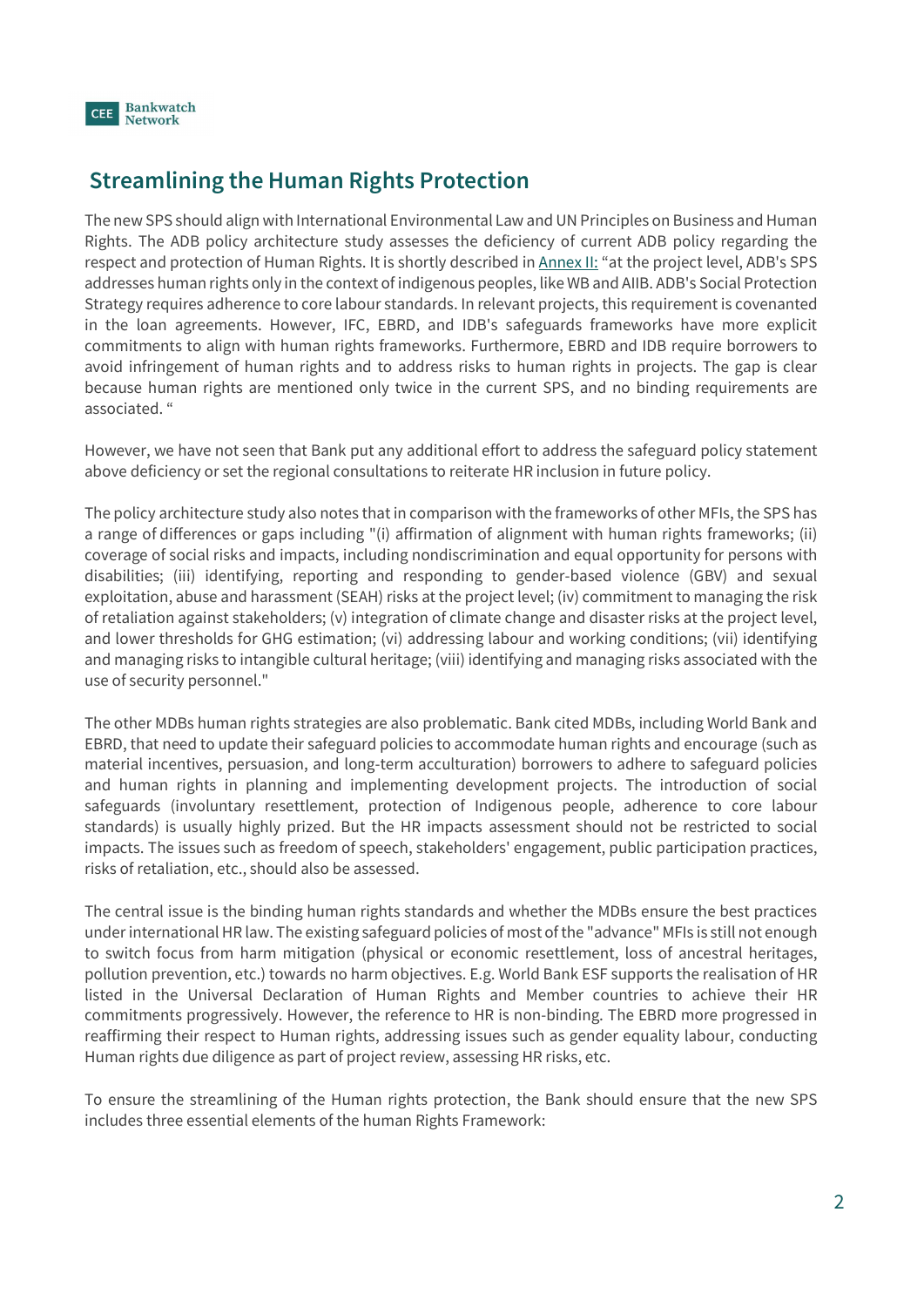

- 1. Policy commitments that would describe: 1) how the ADB will safeguard and promote human rights; 2) how it will identify, prevent and ensure no harm for human rights while mitigating environmental and social risks and impacts through project appraisal (due diligence) process; 3) What are roles and responsibilities of the promoters' and the Bank.
- 2. The Strategy for Human Rights protection, that would integrate different policies as protection of Human, Environmental and Land rights defenders, gender and minority rights, promotion of human rights-based approach among stakeholders, clients, borrowers and partners, how it will identify specific human rights risks, prevent and mitigate it at all stages of the project cycle, etc.
- 3. Binding Human rights due to the project and program's diligence procedure. Human rights project appraisal that would be consist of 1) ex-ante screening and Human Rights Risk Assessment (HRRA) conducted by the Bank to decide about the need of HRIA 2) participatory and public Human Rights Impact Assessment (HRIA) to be required from the client when risks are identified during the HRRA and when an ESIA 3) continuous and progressive monitoring and established a well-functioned grievance mechanism.

## Addressing Human Rights violation

In the 2018 meeting ADB, among other MFIs, reconfirmed its commitments to advance standards to prevent sexual harassment, abuse and exploitation through seven principles.

Having that in mind, it is vital that SPS policy reiterates those seven principles fully and integrates them into Human Rights strategy; It should also be stressed that principle 4 "Principle 4: Provide protection for those affected, as well as whistleblowers and/or witnesses within their institutions, and to take appropriate measures against any form of retaliation.", is not sufficiently reflected in the ADB policies. The definition of retaliation has differed in "whistleblowers and witness protection "administrative order and in "Guidelines for the protection of Key stakeholders during the Accountability mechanisms process". The later document corresponds to the IAMs reprisals toolkit, but it is only applicable for those who submit complaints. The administrative act also does not fully cover all cases of retaliation of the project stakeholders. in addition, if the retaliation comes from any party other than ADB staff, the Bank may turn to the national government for further support. In some countries of ADB operation, it's pretty usual that the government, through law enforcement institutions or others, directly or indirectly retaliate against people who oppose the governments or private sector projects/programmes. There were numerous reports with regard to the ADB projects when the local communities and leaders, civil society organisation representatives were intimidated or received threats in relation to ADB developed projects. The threats and intimidation increase in cases where communities witness a violation of land rights and right to a safe environment, involuntary resettlement, corruption etc.

Therefore, the ADB under the Human Rights Strategy must:

- 1. Announce Zero tolerance towards reprisals and retaliation that either relate to or may impact ADB supported activities
- 2. Develop detailed mandatory procedures for the assessment and prevention of retaliation and respond to it.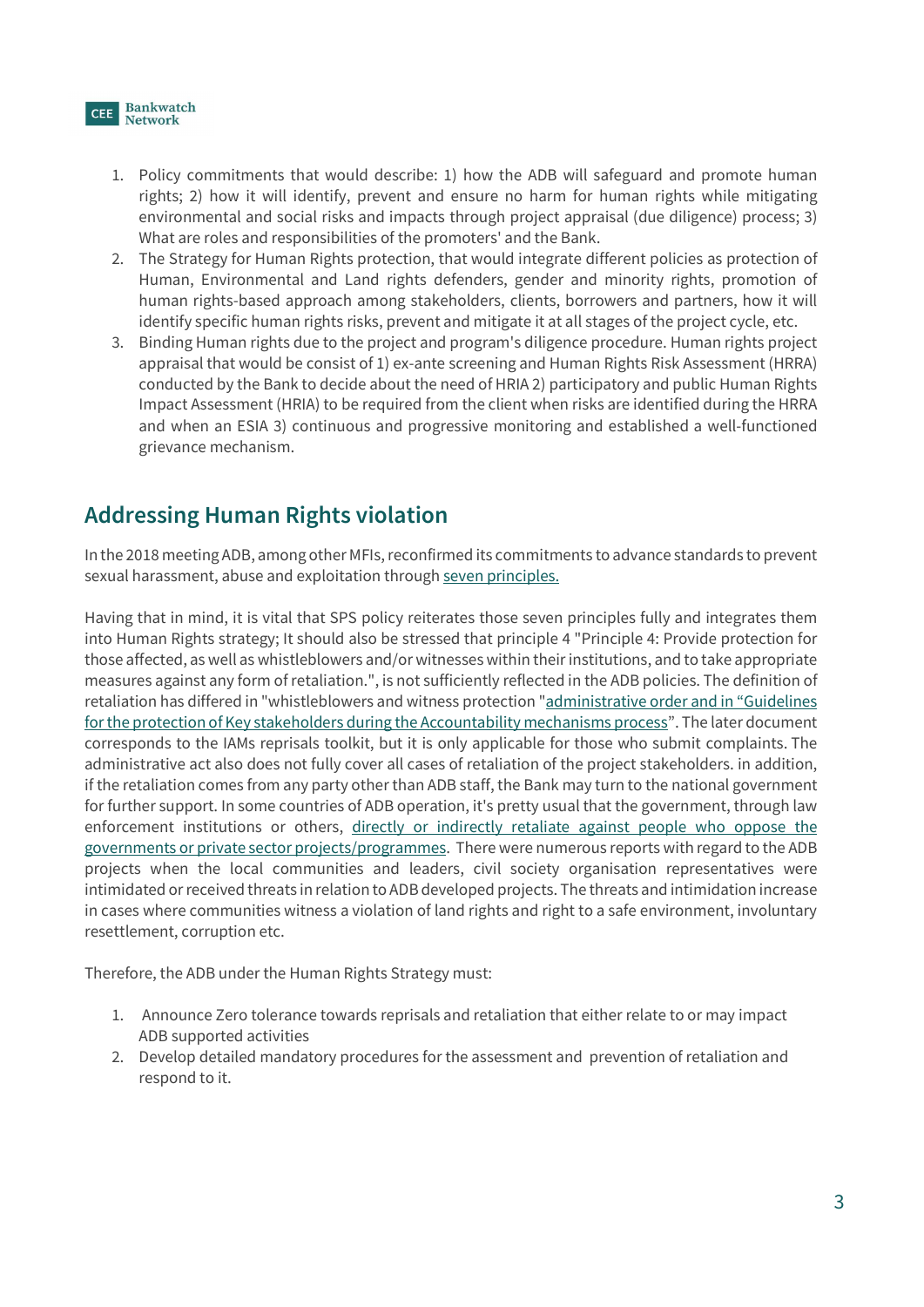

- 3. Publicly denounce the attacks and retaliation cases on HRD, media, and affected communities and report to the public on the action taken, including financial leverage, assisting communities, etc.
- 4. Requirement for the ADB to develop and follow a mandatory human rights due diligence policy that includes a mechanism for remedy for harm done.

#### Addressing the risks and challenges of the ESF model

The policy architecture paper prepared by the ADB underlines that the World Bank and EBRD models are preferable for future policy to ensure environmental protection. However, there are many risks and challenges of the ESF model that will dilute the policy and its implementation in practice.

The OHCHR noted that ADB plans to move in line with 'the recent tendency among MDBs to shift from exante compliance to more flexible and aspirational environmental and social action plans, framework approaches'. The proposed 'adaptive risk management' could raise numerous problems, and the OHCHR recommends 'ADB ensure that (necessary) investments in adaptive risk management do not displace priority for ensuring ex-ante compliance with the Bank's safeguards, particularly for higher risk project'.

The IED evaluation report stresses the number of problems with the current SPS, including –the fact that it permits the implementation of ring-fencing or salami tactic projects which artificially decrease the environmental, social, and human rights impacts of the project, or projects that disregard human rights or violate of environmental standards with claims that the economic outputs of the projects, such as increased employment or poverty alleviation, overweigh negative environmental impacts.

Therefore, an adaptive risk management system poses a threat that would not work without strict compliance requirements and a robust monitoring and oversights system would not work. Thus, the Bank under its new SPS should commit:

- 1. to use a country safeguard system to address the risks and impacts of the project only in case of the functional equivalency with SPS.
- 2. The borrower's functional equivalence and client environmental and social management systems are in line with International Human Rights and environmental law.
- 3. Ex-ante application of new SPS and safeguards to all relevant high-risk operations;
- 4. Establishment of proper independent monitoring and supervision and accountability framework safeguards in case of any high-risk projects.

The Bank should scale up efforts to strengthen country safeguard systems and promote harmonisation of its safeguard approaches and practices consistent with good international practice. The projects and programmes should comply with national legislation and the additional safeguard standards of ADB. As a development bank, the ADB shoukd first of all set social-environmental additionality, promote the best international practices and lead governments towards improving national legislation. The Bank should ensure that projects/programmes with numerous components funded with the support of the different donors, including the state budget, are implemented under the best international standards, and no double standards appear within the same project/programme. In accordance with ADB's poverty reduction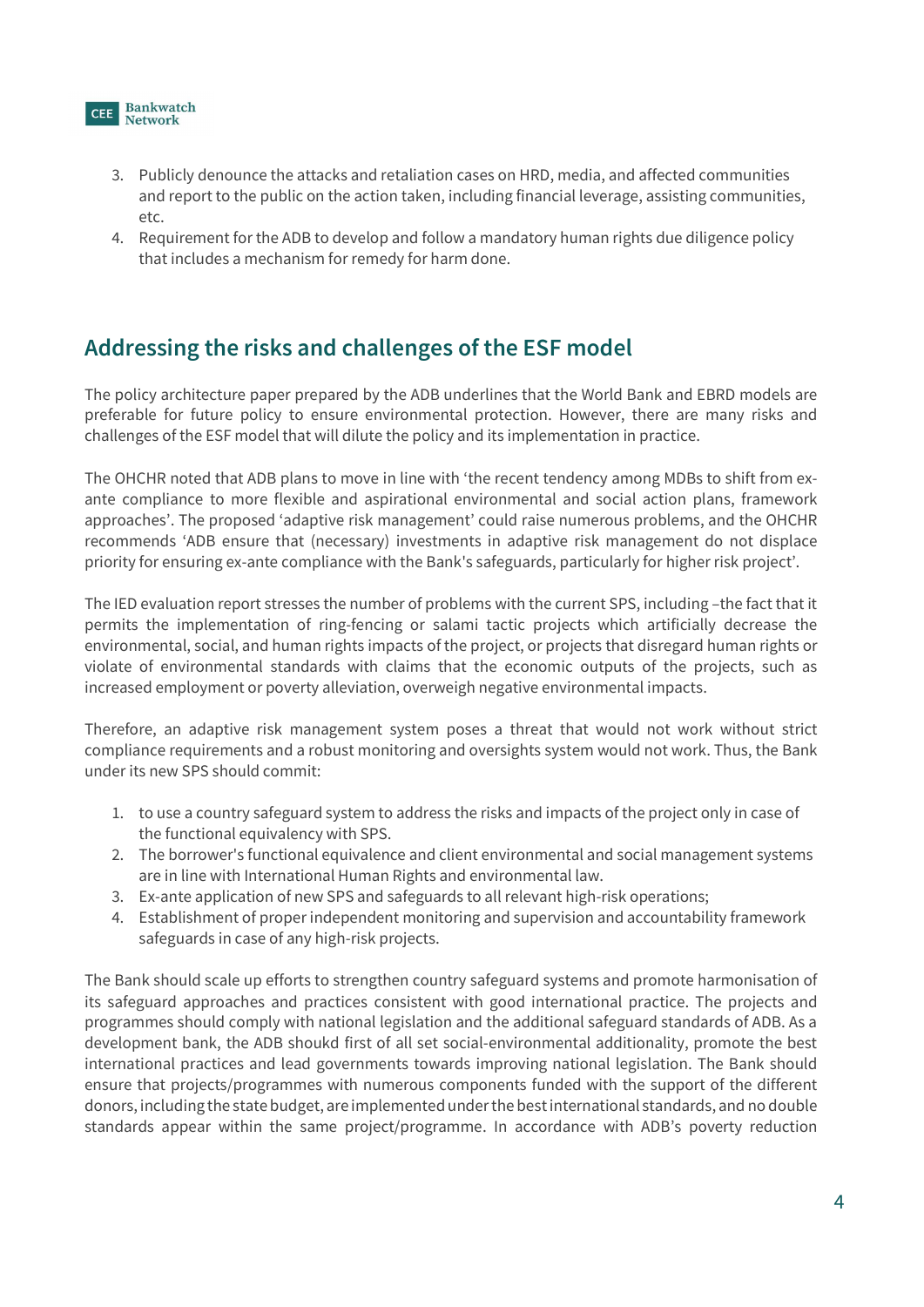

mandate, the SPS should ensure that projects are addressing needs and challenges poor and other vulnerable affected people, during the project planning, execution and monitoring.

#### Project Risk Assesment, avoiding harmful impacts and remedy

Project categorisation is again a challenge for the ADB's existing SPS, as well as within the World Bank and EBRD ESF systems.<sup>1</sup> Therefore, it is essential to have a clear and precise categorisation of the project risks. The ADB existing categorisation system has four risk levels in Environment, Involuntary Resettlement, and Indigenous People's area.

The categorisation should ensure that the Bank will assess, mitigate and remedy both environmental and social risks, and later one would include social risks as threats to human security, discrimination, involuntary loss of land and restrictions on land use, limited access to land, tangible and intangible cultural heritage, indigenous peoples, gender, etc.

In terms of the risk mitigation hierarchy, the new SPS should commit that it would first and foremost avoid adverse impacts both for the environment as well as people. The offsetting of Human Rights or Biodiversity impacts is unacceptable, which leads towards rethinking of whole feasibility concept as well as mitigation hierarchy, where the projects/programmes designed to minimise or reduce and remedy adverse effects on people and the environment, excluding the Human rights offsetting<sup>2</sup> and biodiversity offsetting<sup>3</sup>.

. The explicit recognition of the 'do no harm' principle within the revised ADB safeguards could set an important marker for DFI sustainability frameworks globally. Where residual impacts remain, Borrowers would compensate affected communities or offset adverse effects.

Within this frame, it's important to address the issue of financial intermediaries. The ADB SPS requires that A categories FI projects be approved by ADB management. The clause should be maintained and strengthened in the new SPS, stating explicitly that Bank management is responsible for due diligence and monitoring of SPS implementation. That's especially important in light of the findings of the Evaluation department (2020) that there was a lack of monitoring and supervision with the implementation of the A categories of FI projects. 1

<sup>&</sup>lt;sup>1</sup> E.g. In case of EBRD urban projects are considered as lower risk projects and classified as B category, as it aligns with EU EIA directive where the decisive factor is the environmental impact, not the social impact. On another side, World Bank established the Environmental and Social Standard 1 and classification wise it states that "In determining the appropriate risk classification, the Bank will take into account relevant issues, such as the type, location, sensitivity, and scale of the project; the nature and magnitude of the potential environmental and social risks and impacts; and the capacity and commitment of the Borrower (including any other entity responsible for the implementation of the project) to manage the environmental and social risks and impacts in a manner consistent with the ESS" 2 Under international law, as recognized in the Equator Principles and EIB safeguards there is no such thing as a "human rights off-set." However no DFI safeguard policy yet recognizes, explicitly, that there should be an effective remedy for all adverse human rights impacts associated with a project, irrespective of whether it is covered by safeguard policies. In our view, explicit recognition of this principle within the revised ADB safeguards could set an important marker for DFI sustainability frameworks globally., Office of the United Nations High Commissioner for Human Rights Memorandum Comments on the Review and Update of the ADB Safeguard Policy Statement 29

April 2021<br><sup>3</sup> Please check below part, Biodiversity protection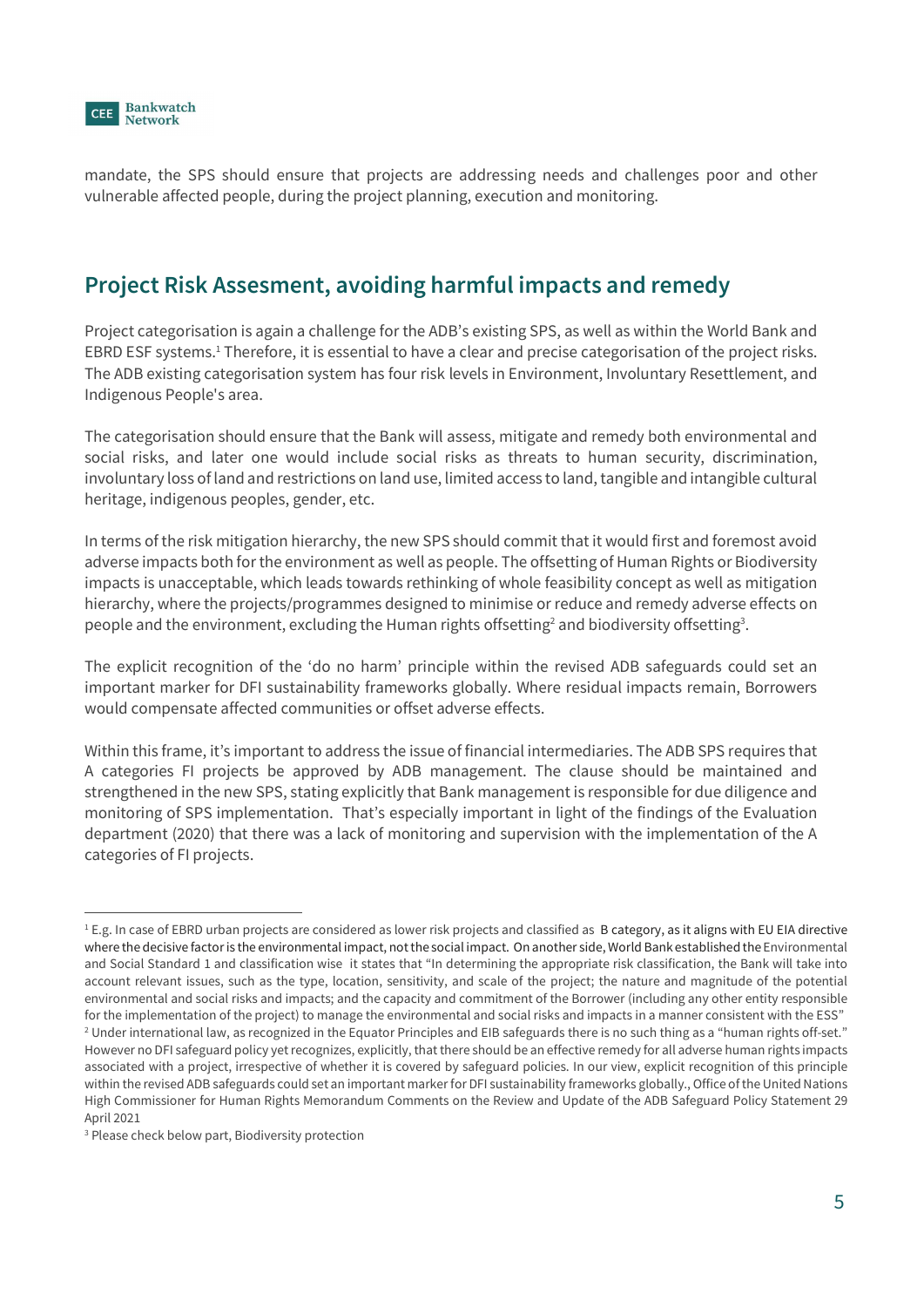

# Mainstreaming Transparency and stakeholder engagment

The ADB SPS policy should set progressive principles and benchmarks for transparency and stakeholder engagement.

The new policy should ensure that it respects the rights of access to information<sup>4</sup> and right to public participationin line with best international standards, it should ensure the early (when all options are still possible) and continuous meaningful consultation with stakeholders, including affected communities, providing effective project grievance mechanisms and remedies.

The recognition of Free Prior and Informed consent (FPIC) standards for all impacted communities will ensure the higher protection of local communities depending on land for their survival. IFAD already put FPIC for local communities as an operational principle based on voluntary Guidelines on the Responsible Governance of Tenure of Land, Fisheries and Forests in the Context of National Food Security. UN-REDD recognizes the fact that 'REDD activities may impact forest-dependent communities, often similarly as indigenous peoples, and that the circumstances of specific forest-dependent communities may rise to a threshold such that it should be seen as a requirement of States to secure FPIC when an activity may affect the communities' rights and interests'.

The Forest Stewardship Council 2021 guidelines also stress the need for the FPIC for indigenous and local communities, and it recommends that some industrial guidelines also start to reflect the requirement of FPIC for local communities, as it comes to be out the major step for sustainable forestry. Land scarcity becomes the reality of the 21<sup>st</sup> century, accompanied by climate change and food insecurity; therefore it is important to ensure the introduction of FPIC, which FAO calls 'an indigenous peoples' right and good practice for local communities', and these communities' access to participation in decision making throughout the project cycle as right holders. The negligence towards Indigenous peoples, tribal and ethnic minorities, and vulnerable groups is more than common in the ADB's countries of operation. Therefore, adoption of the concept of Free Prior Informed Consent to ensure these groups' meaningful and robust public participation is crucial, both for the improvement of project quality and efficiency. Therefore, adoption of the Free Prior Informed Consent concept to ensure meaningful and robust public participation is crucial, both for the improvement of project quality and efficiency, as well for decreasing land-related conflicts.

The FPIC process should be designed and implemented in accordance with customary law and traditions of IPs and local communities, in a culturally appropriate manner. FPIC should be required when projects may have a negative impact on people's livelihood and land, territories and resources, tangible and/or intangible cultural heritage.

<sup>4</sup> as a recognized tool in global and regional human rights instruments, Principle 10 environmental rights to information, SDG 16, target 10,184 many constitutional provisions, and global initiatives such as the Open Government Partnership.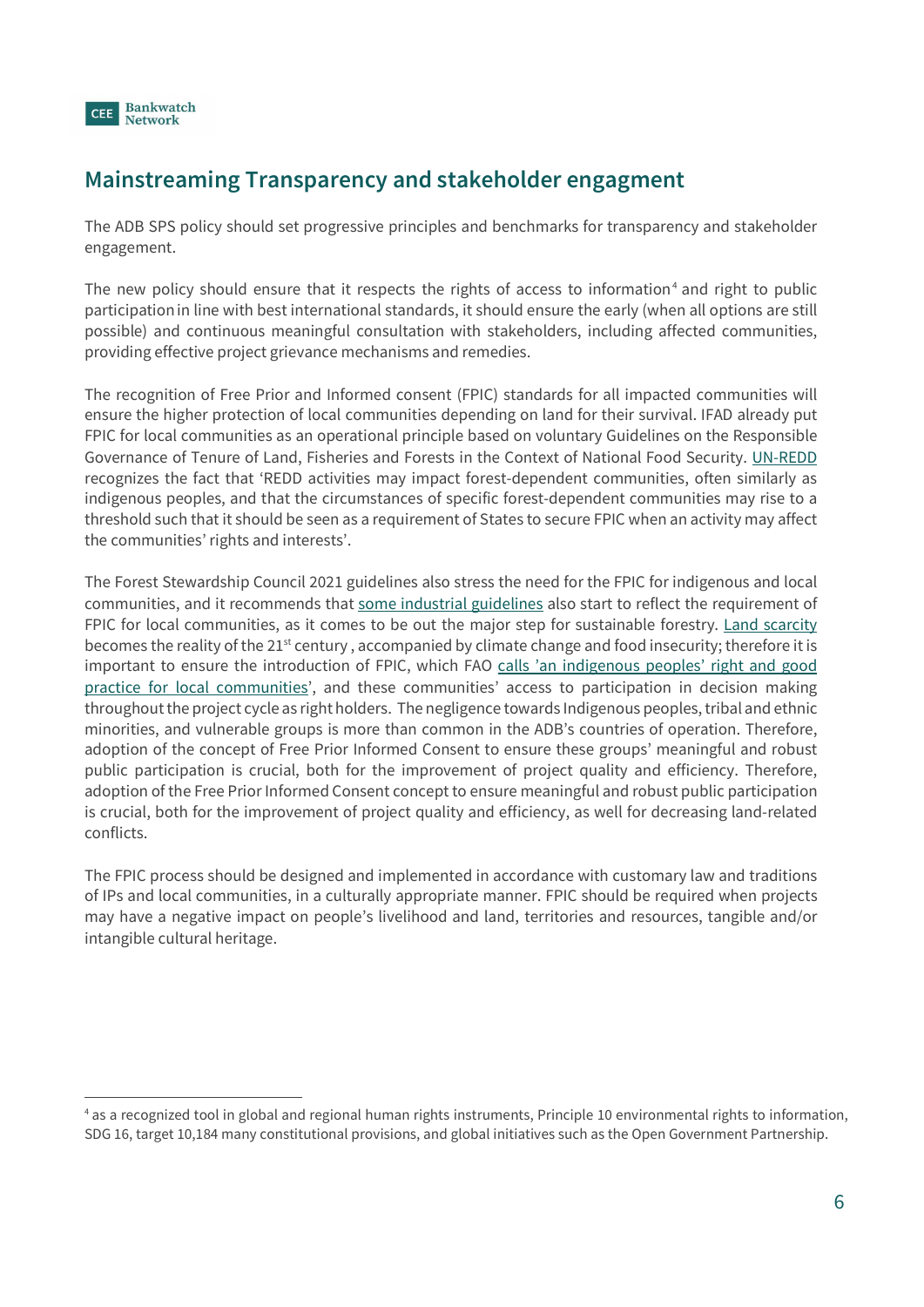

# Information Disclosure

The Bank's information disclosure policy standards and practice should be enhanced towards the private sector projects, including Financial Intermediaries. The Bank should ensure the earliest involvement of stakeholders in decision-making when all options are still possible. The Bank's SPS should require that projects are being subject to early public consultations, when all options are still possible, before development consents are granted by the relevant authorities. In addition, information disclosure regarding the proposed loans and their Social, Environmental and Human rights impacts should be made within a time-bound frame (120 days for A category projects and 60 days for B category projects to allow civil society for a meaningful engagement with the ADB.

The ADB public and private project implementation practice show that often communities don't have the information about the projects handled by the Bank. The Bank posts information mainly in English on its website. For local CSOs and communities from western and Central Asia, that represents a serious issue. The Translation guidelines (2019) sets that country strategies, project data sheets, safeguard documents and other relevant documentation should be translated into national and even local languages. However, our experience shows that this almost never happens and such translations are almost never available on the Bank's website.

The proper implementation of the safeguard policies requires:

- 1. Timeframes for information disclosure should be clear and binding and aligned more closely with an international best practice including, for Category A projects, disclosure of draft EIA and other safeguard documentation 60 days (for non-sovereign operations) and 120 days (for sovereign operations) prior to Board approval. Information about high-risk Financial Intermediary projects should be available 60 days before
- 2. The project documents (project summary, draft ESIA, SMPS etc.) for category A and B projects should be also available on national languages on Bank's website
- 3. Promoters should be required to provide evidences that information disclosure and stakeholders engagement had taken place at an early stage of project development, when all options had still been possible and before any development consent was granted.

#### Mainstreaming land rights and avoiding involuntary resettlement

The ADB should translate principles underlined in FAO's 'voluntary guidelines of the responsible governance of tenure of land, fisheries and forest in the context of National food security' in its land rights and involuntary resettlement standard. The Bank should aim to strengthen the local people's and communities' land and property rights to end extreme poverty, reduce hunger and promote resilient societies. Unfortunately, the customary law on private or community ownership of land and resources is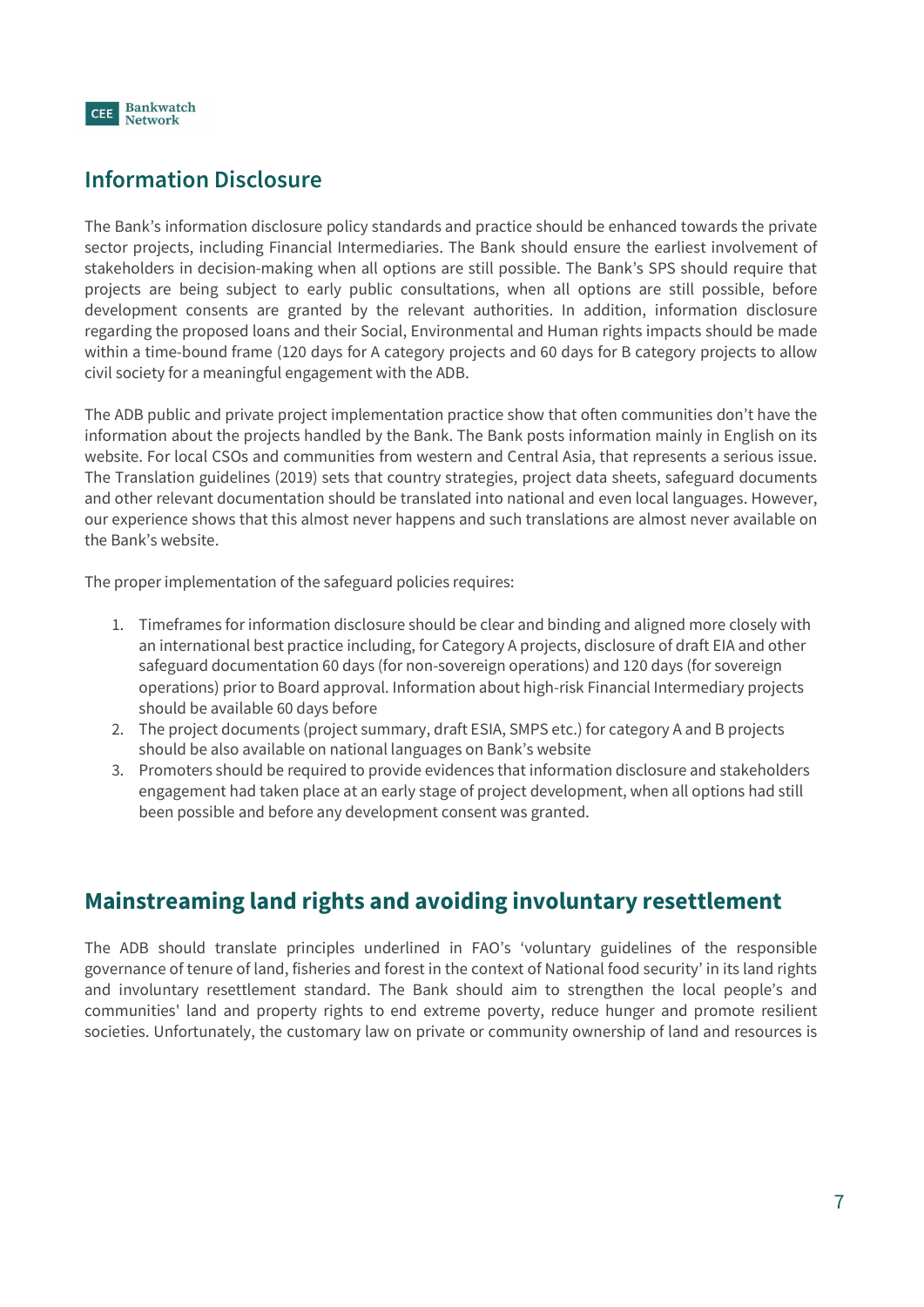

not recognised in the majority of countries of ADB operation.<sup>5</sup> That creates numerous problems during the implementation of the projects.

The new policy should establish a hierarchy of priorities in such a way that any project Minimises the disruption of the livelihood of people living in the project's area of influence.

- Prioritises the FPIC in rural areas and promotes an equitable transparent public participation process everywhere, ensuring bargaining power for those to be resettled.
- Avoids or minimises the need for physical and economic displacement, ensuring that when people must be displaced, they are treated equitably and involuntary displacement is turned into a development opportunity.
- Considers the need for land-to-land options both in cases of economic as well as physical resettlement.
- Where feasible, ensures locals get a share of the benefits of a project that requires their resettlement (in case of projects as hydropower plants, mining, etc.).
- Prohibits the direct or indirect engagement of the forced evictions and the use of bank funds for displacement operations; the project sponsor should ensure that the displacement is truly a last resort.

The Bank should operationalise the United Nations Basic Principles and Guidelines on Development-based Evictions and Displacement and ensure that Bank and borrower practice is consistent with this international law prohibition and best practice among development finance institutions.

The rights of the Indigenous people with regard to land tenure and involuntary resettlement should be specifically described under the Indigenous peoples' standard. Article 10 of the UN Declaration on the Rights of Indigenous Peoples and article 16 of the ILO's Convention on Indigenous and Tribal Peoples in Independent Countries, prohibits the forcible removal of Indigenous peoples from their territories and lands. No relocation should be done without FPIC and should only be done after just fair compensation, with the option to return turn if feasible.

Therefore, the Bank under its Indigenous peoples' standard should require:

- a) Alternative project designs to avoid the relocation of Indigenous peoples from communally held lands and natural resources subject to traditional ownership or under customary use.
- b) Ensure the avoidance of irreversible impacts on the tangible and intangible cultural heritage of Indigenous peoples/
- c) Proceed with the project only if the resettlement component provides direct benefits to the affected community.
- d) That customary rights are fully recognised and fairly compensated.
- e) That compensation options will include land-based resettlement.
- f) That FPIC is obtained as described above.

<sup>&</sup>lt;sup>5</sup> in South East Asia and North and Central Asia there has the highest rate of recognition of customary law however, the vast majority take the form of recognition of a right to culture, preservation the traditions and customs, rather recognition the of land rights, including customary law. https://portals.iucn.org/library/efiles/documents/2011-101.pdf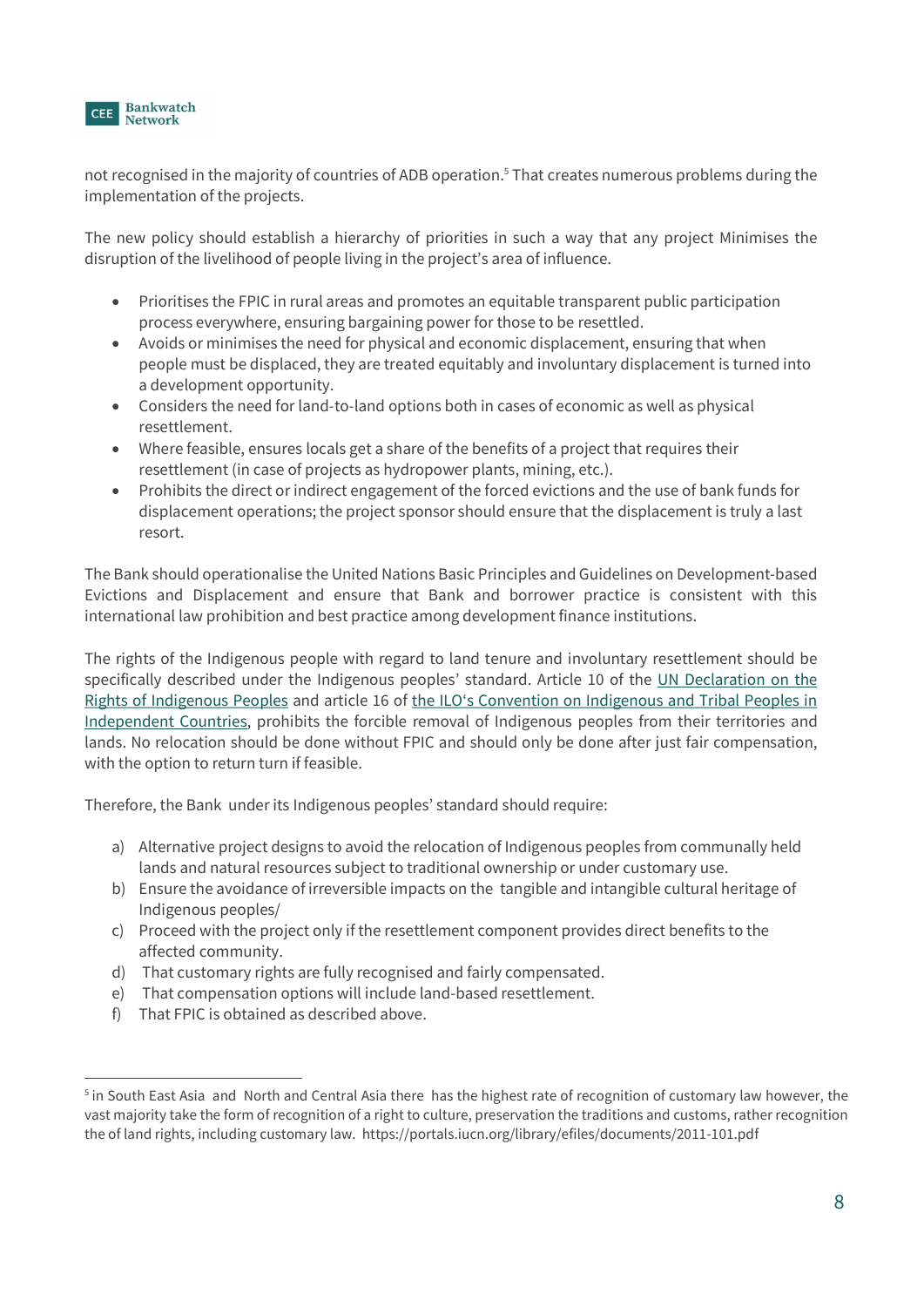

# Mainstreaming biodiversity protection

The updated SPS should ensure the prohibition of environmentally damaging or negatively impacting activities and infrastructure development in all protected areas and environmentally sensitive areas. The Bank should ensure that its environmental protection is based on the 'no biodiversity loss' concept.

The only long-term mechanism to protect biodiversity is to define no-go areas for financing, such as critical habitats under local, national and international protection, as well as areas with many endemic species, free-flowing rivers, protected or at-risk marine or coastland ecosystems, pristine forests, Indigenous people's territories, sacred lands, etc. Critical habitats should include not only habitats of Endangered and Critically Endangered species, but also the habitats of Vulnerable species as defined by the IUCN Red List of Threatened Species or as defined in any national legislation. Vulnerable species are likely to become endangered unless the circumstances that are threatening their survival and reproduction improve.

It was proven that the biodiversity offsetting mechanism and the 'no net loss' of biodiversity concept do not effectively support the protection of protected areas and instead undermine the viability of critical ecosystems required not only for the survival of threatened animal and plant species but also, for the livelihoods of local communities. There is no scientific way to prove 'no net loss' of biodiversity or 'no significant net degradation'. Considering that in the majority of countries environmental legislation is weak, ESIAs tend to underestimate the direct and cumulative impacts of the activities, while biodiversity offsetting is used for a check box or mere formality exercise<sup>6</sup> by governments to greenwash projects. The Bank should exclude biodiversity offsetting as a means to address the negative environmental impacts of bank financed activities, because an offset approach may actually intensify and cause more biodiversity loss by creating the illusion of biodiversity protection. There is broad proof of the inherent flaws in biodiversity offsetting as a concept, and the risks that result in the practice of applying biodiversity offsetting.<sup>7</sup>

 It's important that the Bank ensures decision-making based on robust and comprehensive scientific data, regarding the particular impacts of projects/programmes on biodiversity. In the case of a lack of scientific data or when the project promoter cannot prove the absence of future impacts, the project should not be approved.

The Bank should not underestimate interrelations between biodiversity and local communities, indigenous people and vulnerable groups. Until now, in ADB countries of operation people greatly depended on ecosystem services provided by nature for their livelihoods and wellbeing. Empowering traditional stewards to oversee environmental and biodiversity protection is essential, especially for women that interact most with biodiversity – gathering water and medicinal plants, rotating crops, conducting foraging. Therefore, biodiversity protection should clearly address those groups' needs.

In most of the countries of the ADB's operation, the weakness of environmental legislation leads to lack of strategic planning, poor spatial planning, negligence of cumulative impacts and not using Strategic 6

 $6$  Like in Georgia, where destruction of river habitats and the disappearing of fish and otter populations is supposed to be offset by planting artificial forests in the Shuakhevi hydro project<br><sup>7</sup> https://foe.org/resources/fools-paradise-how-biodiversity-offsets-dont-stop-biodiversity-loss/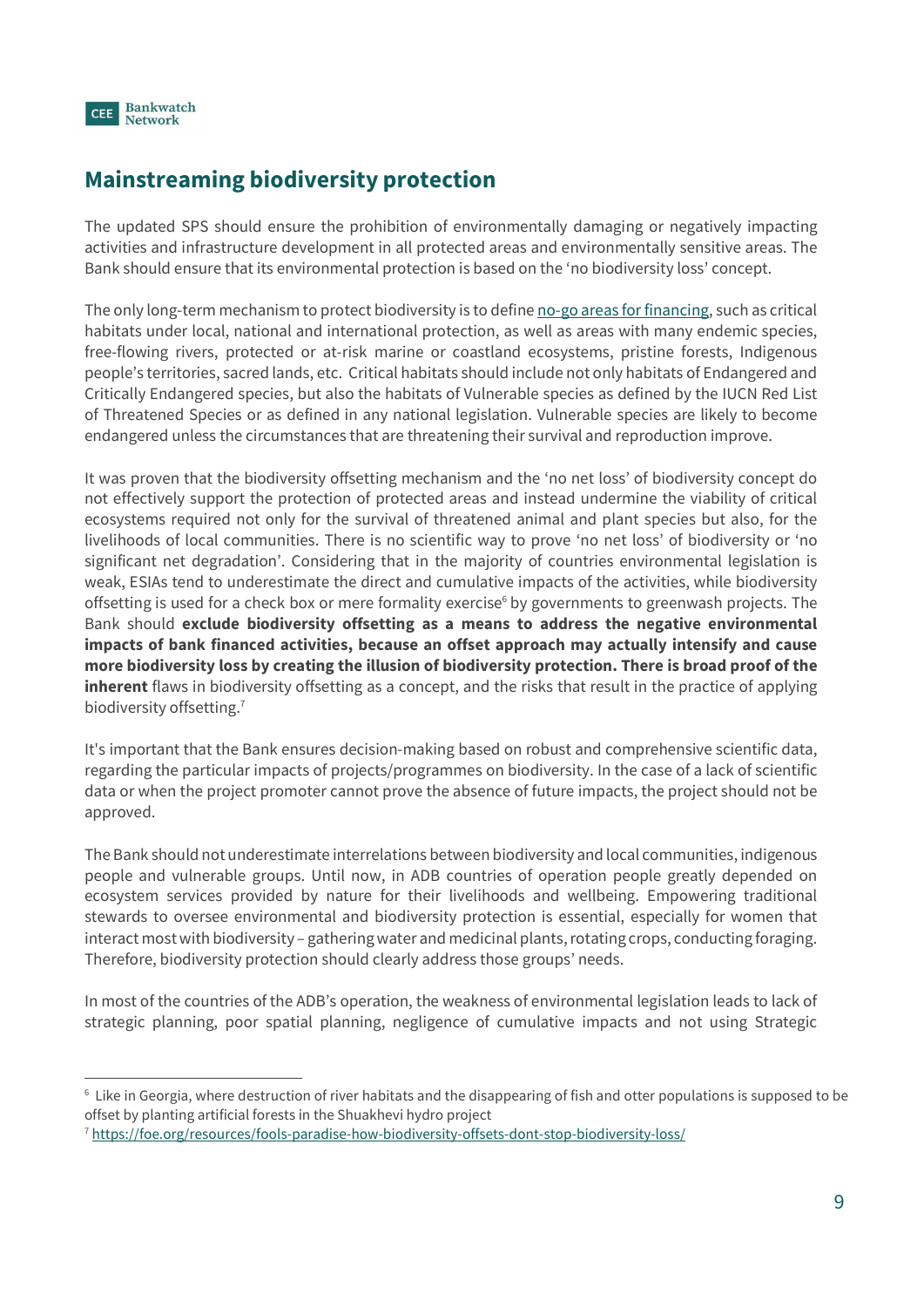

Environmental Impact tools for country's economy and sector planning. As a result, projects planned this way could bring more devastation than development.

The ADB should ensure that high-risk projects like large hydropower plants, mining and large infrastructure projects, etc. be part of coherent spatial plans and sectoral strategic plans, which have been subject to Strategic Environmental Assessments. The ADB Energy Policy proposes to prepare guidance for Bank staff for numerous areas, including hydropower development. Even recognizing the large dam's impacts on the environment, society and human rights, '[the] ADB will support large hydropower schemes that have been evaluated in a robust environmental and social assessment, including an ecologically led eflow assessment, and after consideration of alternative locations and designs'. However, the energy policy does not require Strategic Impact assessment for those hydropower projects, as required for large dams by the Netherlands commission on environmental impact assessment. In addition, the procedure requires that 'small hydro plants, such as run-of-river plants, will be subject to standard technical and safeguard assessments'. Therefore, the existence of Strategic Environmental Assessments on the level of river basins is the only way to avoid negative cumulative impacts.

#### Accountability and remedy under SPS

The ADB SPS 2009 requires from 'the borrower/client [to] establish and maintain a grievance redress mechanism to receive and facilitate resolution of affected peoples' concerns and grievances about the borrower's/client's social and environmental performance at the project level'. The Special Project Facilitator office sets the frame for dealing with grievances.<sup>8</sup> However, it is clear both from practice, as well as from the ADB's own evaluation, that project-related grievance redress mechanisms (GRMs) are often superficial or nonfunctioning. Therefore, the SPS should directly address and set criteria and principles for GRMs, including their function, responsibility and possible remedies under the good practice guidelines.

At this stage, the grievance redress mechanism should be scaled to the risks and impacts of the project and be effective in providing a remedy for harms to people and the environment. It should address affected people's concerns and complaints promptly, using an understandable and transparent process that is gender-responsive, culturally appropriate, and readily accessible to all segments of the affected people.

This approach should be transferred to the ADB's accountability mechanisms and ensure that both of the mechanisms, the Special Project Facilitator (SPF) and the Compliance Review Panel (CRP), have in their mandate the prevention of harm and the provision of an effective remedy for people and the environment, along with institutional accountability and improvement of the Bank's policies and strategies.

<sup>8</sup> https://www.adb.org/sites/default/files/publication/29678/grievance-mechanisms-critical-component.pdf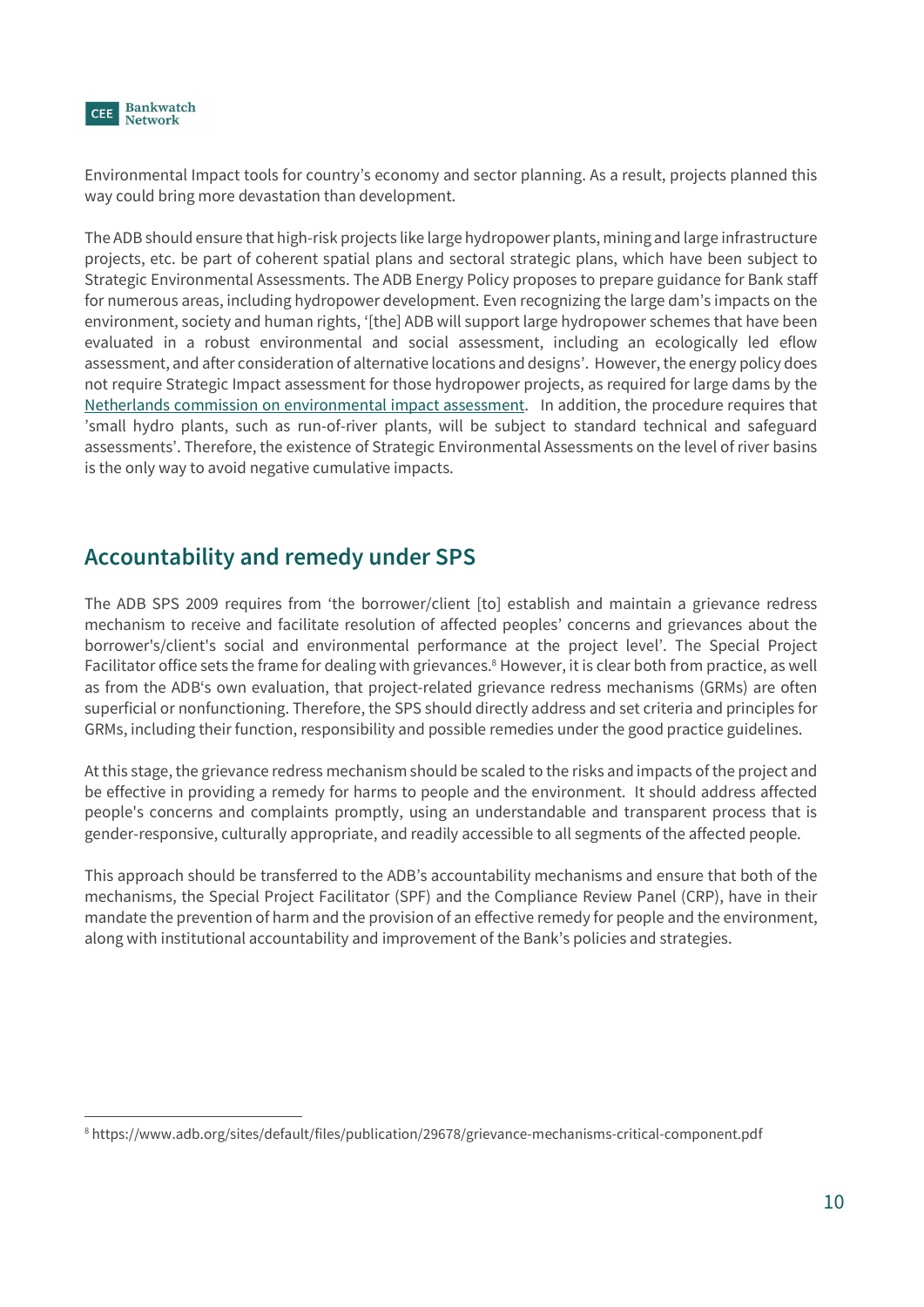

## Mainstreaming of cultural heritage protection

The ADB lacks strong cultural heritage protection. The SPS 2009 does not even recognise intangible cultural heritage, and it has a limited outlook on tangible cultural heritage. The approach 'ignores the contemporary understandings of heritage which transcend its material elements, and is highly unlikely to suffice to avoid impacts of projects on [intangible cultural heritage] serious'. Unfortunately, we have seen this in a number of ADB projects.

The Bank should make an obligation to respect and protect the culture, both tangible and intangible, of all groups and communities, especially those disadvantaged and marginalised, such as Indigenous peoples, ethnic and tribal groups, vulnerable individuals, etc. Often in numerous places, especially among Indigenous peoples or people living in mountains and forests, the tangible fabric of places and intangible aspects of people's living culture is indivisible and dynamic. Both together represent the continuity of cultural identity and practices (including traditional skills, knowledge, beliefs and/or minority dialects and languages).

The Bank's safeguards evaluation (2020) acknowledges that even the required physical cultural resources safeguards have been infrequently applied by the Bank in its projects.

Therefore, SPS should aim to:

a) Protect cultural heritage from damage, inappropriate alteration, disruption, removal or misuse and adopt the mitigation hierarchy approach from adverse impacts arising from the project

b) preserve and safeguard both tangible and intangible cultural heritage

c) promote the equitable sharing of benefits from the use of cultural heritage based on full consent and ongoing consultation (FPIC, not broad-based support) with concerned populations and their collectively agreed upon representatives

d) ensure meaningful consultation with stakeholders regarding preservation, protection, utilisation and management of cultural heritage

Multilateral financial institutions that have stronger criteria for the protection of cultural heritage (i.e. the World Bank, EBRD) often fail in its implementation, especially with regard to Intangible Cultural heritage.

The ADB 'no specific guidelines that would list particular risks in the context of infrastructure construction projects, or how it may be shielded from them',<sup>9</sup> as well as not practicing comprehensive consultations to find out risks and remedies for intangible cultural heritage

The new SPS for cultural heritage should be in line with international law and in project activities should be implemented in a manner consistent with UNESCO cultural heritage conventions or any other national or international legal instruments that might have a bearing on the use of cultural heritage. To achieve its

<sup>&</sup>lt;sup>9</sup> The Role of Multilateral Development Banks in the Protection of Intangible Cultural Heritage BIICL Working Paper 21 October 2021, British Institute of International and Comparative law